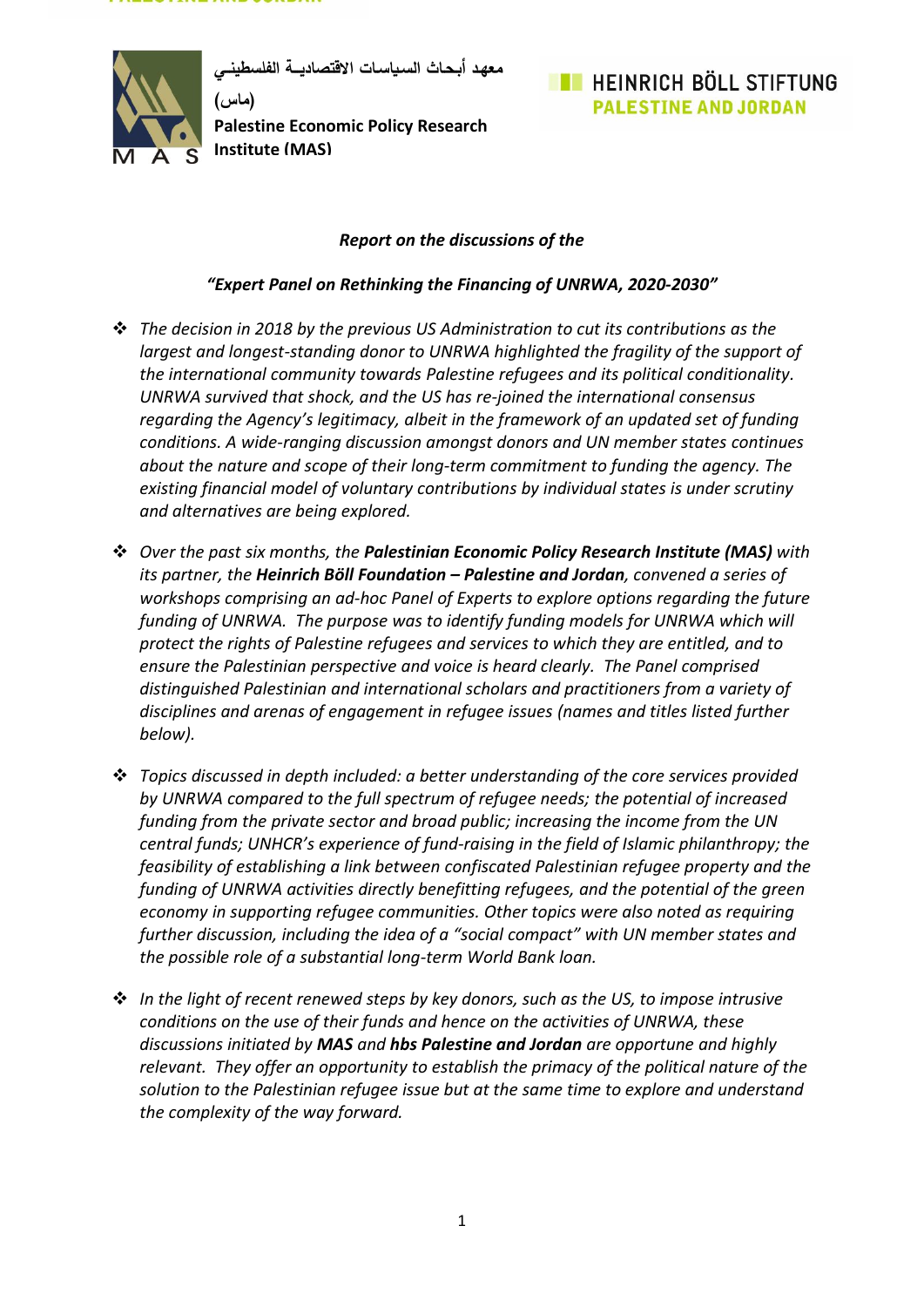

**معهـد أبـحـاث السـياسـات االقتصاديـــة الفلسطينــي**

**)ماس( Palestine Economic Policy Research Institute (MAS)**

# **EL HEINRICH BÖLL STIFTUNG PALESTINE AND JORDAN**

**MAS** and **hbs Palestine and Jordan** are jointly issuing this summary report of the discussions of the Expert Panel, which does not necessarily reflect the individual positions of the participants or those of the convening institutions.

- 1. Maintaining UNRWA's mandate to provide basic services to Palestine refugees, as reiterated by the international community for 70 years, is integral to upholding their legitimate rights which are also enshrined in international law, in particular UNGA Resolution 194.
- 2. UNRWA is constrained by its General Assembly mandate to focus mainly on providing humanitarian services to Palestine refugees. While this is interpreted broadly to also include the protection of refugee rights, and notwithstanding the political representation of the UN in the International Quartet, UNRWA is not empowered to advance political efforts in finding a just solution to the refugee question.
- 3. Therefore, a key concern is that most of the proposals to supplement and develop the current funding model, inherently imply continued prioritization of the humanitarian dimension of UNRWA's mandate and activities and a political solution is constantly being delayed. It is true that some of the proposals will offer scope for increased advocacy and campaigning for refugee rights, but it is also likely that these activities will be confined to the margins of the Agency's core work.
- 4. There is legitimate concern that a shift towards non-official, i.e., non-state, funding for UNRWA risks eroding the link between the legal responsibility of the international community and the resolution of the Palestine refugee issue. As a political solution is essential, maintaining a strong engagement of UN member states is critical in arriving at an agreed solution, and their contributions have been a demonstration of that engagement. Hence new non-state funding directed to UNRWA should be considered as being *additional* to the official state funding of UNRWA existing core services.
- 5. Increasing the contribution to UNRWA from the UN central funds is a complex decision, though there is wide consensus that there is a strong political and humanitarian imperative for this. The valuable advantage of providing a predictable income for UNRWA is balanced by the disadvantage that a substantial proportion of UNRWA's budget will then become susceptible to the internal politics of the UN and to greater conditionalities by major players in the UN system. It may also alienate other UN agencies who contribute to UNRWA's budget and many member states who are strongly opposed to any increase.
- 6. Fund-raising through Islamic philanthropy (eg. *waqf, zakat, sadakah*, etc.) has shown great potential in other contexts, but the estimated amounts are still modest in comparison to the voluntary contributions by member states and can only be additional to them. Not all of these modalities are suitable to the sort of services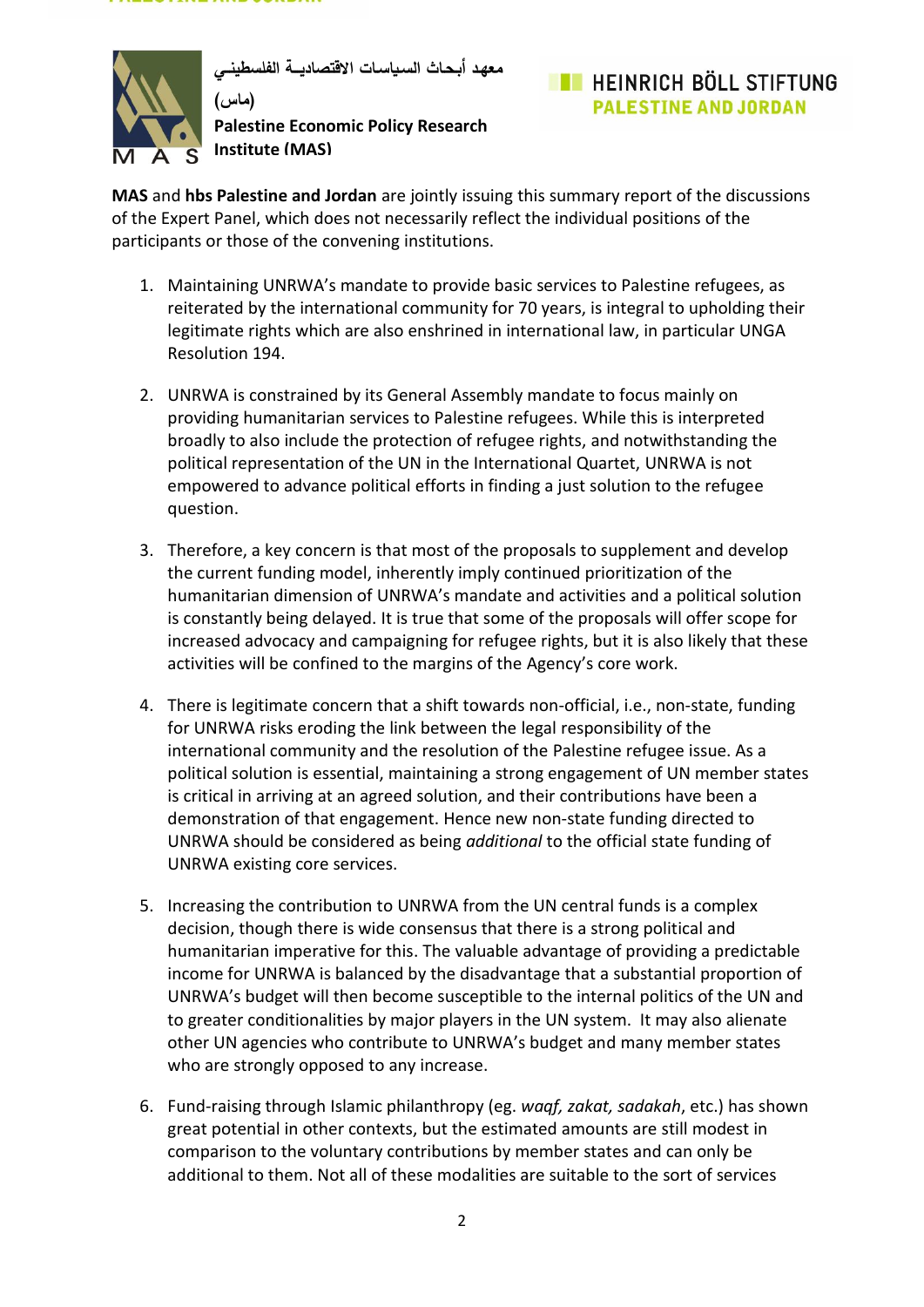**معهـد أبـحـاث السـياسـات االقتصاديـــة الفلسطينــي**

**)ماس( Palestine Economic Policy Research Institute (MAS)**

# **EL HEINRICH BÖLL STIFTUNG PALESTINE AND JORDAN**

UNRWA provides (eg. *waqf* is usually related to assets or property and may incur onerous management costs). Additional concerns are that tapping the broad Islamic philanthropy public for UNRWA related programs could have a negative impact on the funds available to Palestinian civil society, whose range of donors is becoming increasingly small. Other questions concern whether the conservative nature of such sources of funding might challenge the advances in gender equality adopted by UNRWA.

- 7. The idea of establishing a link between confiscated Palestinian refugee property and the funding of UNRWA activities in ways which directly benefit refugees was also discussed. For advocacy purposes there is a stark contrast to be highlighted between the scale and value of the material dispossession of refugees and the deprivation they continue to live even with the benefit of UNRWA services. However, any linkage that separates individual or collective refugee property and compensation rights from the existing international legal position is unacceptable.
- 8. Beginning this month, the Special Political and Decolonization (Fourth) Committee of the United Nations General Assembly will deliberate (for nearly the seventieth consecutive year) its standing Agenda Item 54 reviewing the work and financing of the United Nations Relief and Works Agency for Palestine Refugees (UNRWA). This provides an occasion for renewed diplomatic and political efforts to advocate for sustainable financing of UNRWA from the regular budget of the UN.
- 9. It should also be recalled that the UN Conciliation Commission on Palestine (UNCC), established after 1948 to register and manage Palestine refugee assets, continues to "report" annually to the UNGA Special (Fourth) Committee on Decolonization stating repeatedly that it has "nothing new to report since its last report". This reflects a bureaucratic and insensitive approach to a fundamental issue of refugee rights. Instead, such a body could be empowered through diplomatic initiative to advocate for and demand attention to the refugee assets confiscated and managed by the State of Israel.
- 10. A strategy of pro-active engagement on these issues by key stakeholders is needed over the question of refinancing UNRWA, specifically through continuing to engage with UNRWA within a credible forum for study, constructive criticism and encouragement in the search for appropriate financing models for supporting Palestine refugees. The work of the Expert Panel could continue in 2022 to explore such options in more detail, including possible research on the disposition of confiscated refugee property and the feasibility of utilising Green Economy initiatives as part of refinancing UNRWA.

**Details of the workshop presentations and summaries may be found at [www.mas.ps/unrwa.](http://www.mas.ps/unrwa)**